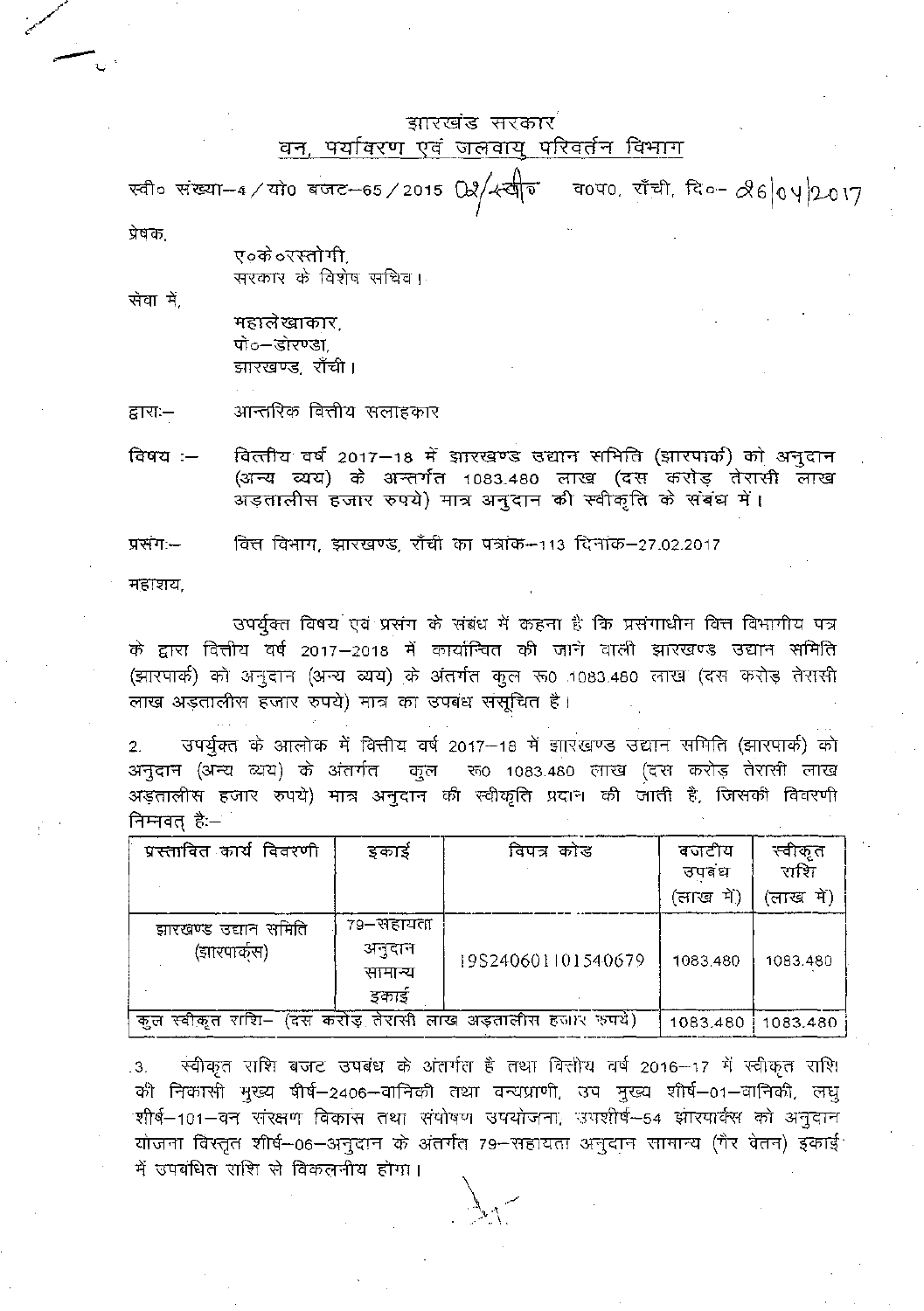4. स्वीकृत की जा रही राशि का आवंटन मंत्रिमंडल सचिवालय एवं समन्वय विभागे इारखण्ड, सँची की अधिसूचना संख्या--301 दिनांक--11.03.2015 के आलोक ने वन, पर्यावरण एवं जलवायु परिवर्तन विभाग के स्तर से निर्गत किया जायेगा।

मुख्य कार्यकारी अधिकारी/सदस्य सचिव, झारखण्ड उद्यान समिति (झारपार्क्स) द्वारा 5. प्राप्त राशि का व्यय, लेखा-संधारण, अंकेक्षण, राशि का प्रत्यर्पण आदि वित्तीय प्रक्रियाओं का अनुपालन सरकार द्वारा निर्धारित विलीय गाण्डंड / निदेश के अनुसार किया जायेगा।

झारखण्ड उद्यान समिति (झारपार्क्स) को दी गई राशि ⁄ अनुदान राशि का अनुश्रवण एवं नियमानुसार समुचित कार्रवाई करने का दायित्व प्रधान मुख्य वन संरक्षक, झारखण्ड, राँची का होगा ।

इस राशि का व्यय झारखण्ड उद्यान समिति (झारपार्क्स) के प्रशासी निकाय द्वारा  $6.$ अनुमोदित वार्षिक कार्य योजना के अनुरुप ही किया जाएगा। योजनाओं का क्रियान्वयन प्रषासी निकाय से स्वीकृत करने के उपरांत सक्षम स्तर से तकनीकी स्वीकृति प्राप्त की जाएगी तथा अभिलेख हेतू एक प्रति अपर प्रधान मुख्य वन संरक्षक, विकास के कार्यालय में समर्पित की जाएगी ।

योजनाओं में सामग्री का क्रय बित्त विभाग द्वारा निर्गत दिशा–निर्देश एवं वित्तीय नियमों  $7.$ के अनुसार की जाएगी तथा निर्माण कार्यों का कार्यान्वयन नियमानुसार निविदा के आधार पर किया जायेगा।

निकासी एवं व्ययन पदाधिकारी द्वारा यह सुनिश्चित किया जायेगा कि किसी भी 8. परिस्थिति में स्वीकृत राशि से अधिक की निकासी एवं व्यय नहीं किया जायेगा।

कुल राशि का व्यय इस वित्तीय वर्ष में कर लिया जायेगा तथा राशि पी०एल० खाता में 9. संधारित किया जाना सुनिश्चित किया जाय।

मजदूरी का भूगतान श्रम नियोजन एवं प्रशिक्षण विभाग, झारखण्ड सरकार द्वारा निर्धारित  $10.$ अद्यतन दर के अनुरुष किया जायगा। मजदूरी मद में स्वीकृत राशि का व्यय योजना के परिमाणकों के अंतर्गत एवं निर्धारित मजदूरी दर के अनुरूप वास्तविक व्यय तक सीमित रखना सुनिश्चित किया जायेगा।

निकासी एवं व्ययन पदाधिकारी यह सुनिश्चित करेंगे कि इस योजना अंतर्गत मजदूरी  $11.$ में मजदूरों को भुगतान की जाने वाली राशि का भुगतान मजदूरों के बैंक खाते / डाक मद घर खाते के माध्यम से ही किया जायेगा साथ ही सामग्री के भुगतान के संबंध में विभागीय पत्रांक--1204 दिनांक--20.03.2017 का अनुपालन सुनिश्चित किया जायेगा।

सदस्य सचिव, झारखण्ड उद्यान समिति (झारपार्क्स) के द्वारा यह सुनिश्चित किया  $12.$ जायेगा कि किसी भी परिस्थिति में उनके लिए वित्तीय एवं भौतिक लक्ष्य निर्धारित अधिसीमा से कम नहीं हो।

- नियंत्री तथा निकासी एवं व्ययन पदाधिकारी की यह जिम्मेवारी रहेगी, अगर वे देखें कि  $-13.$ यदि कोई ऐसी योजना का कार्य के विरुद्ध राशि का व्यय किया जा रहा है, जिसे दूसरे श्रोत से राशि मिल रही है या मिलने जा रही है, तो इसकी निकासी रोककर इसके निराकरण हेत् सूचना संबंधित पदाधिकारी या विभाग को तुरंत देंगें।